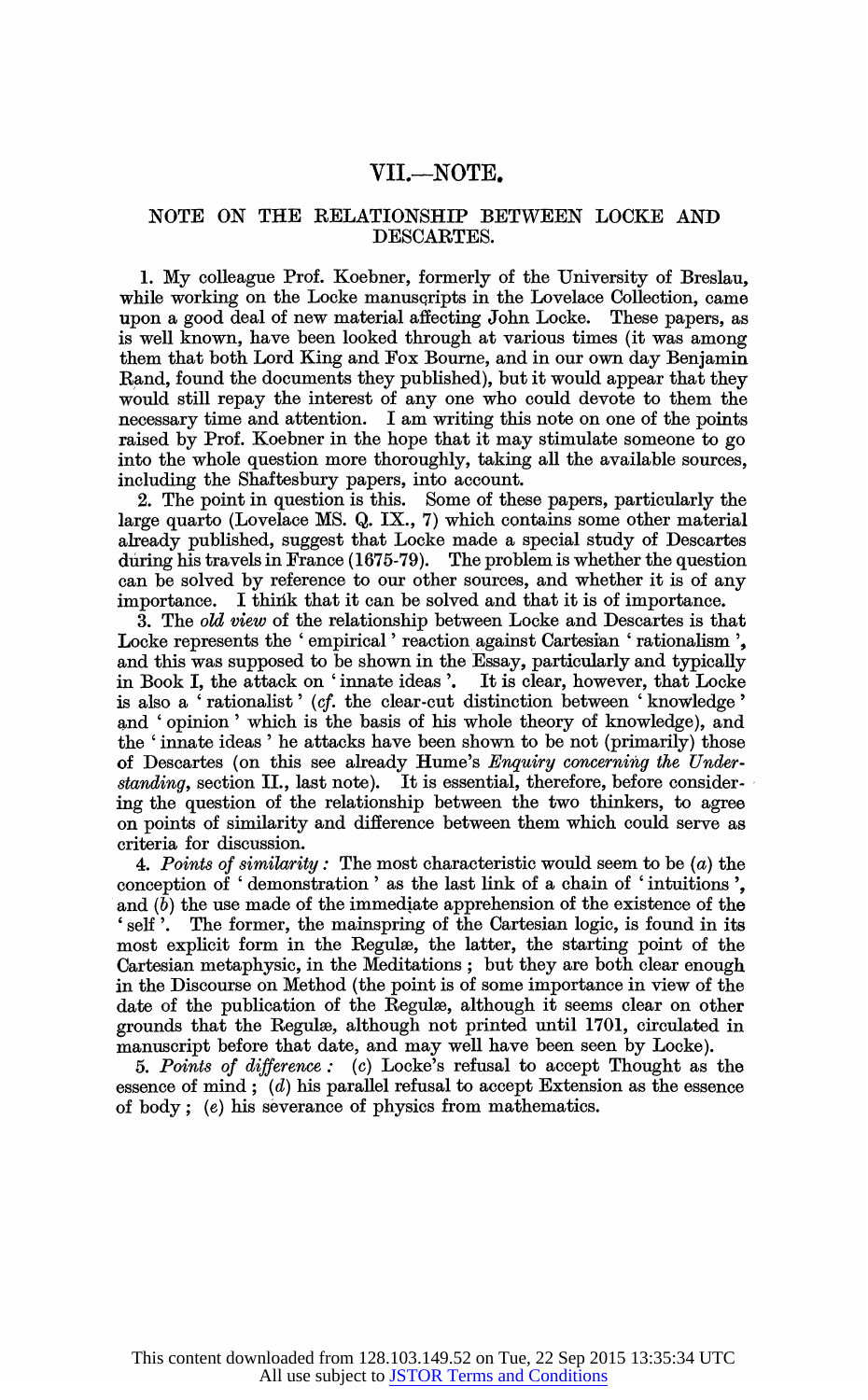NOTE. 415

6. Leaving aside for the moment the Draft of the Essay published by Rand and dated 1671, and taking the extracts from Locke's papers published by the biographers, it would seem clear at least that Locke was interested in, and made some study of, Descartes, during the years he spent in France. For example:  $(a)$  the Journal for 22nd March, 1676 notes 'the new philosophy of Des Cartes prohibited to be taught in universities, schools and academies' (King (ed. 1830), i., 119); (b) the Journal for 27th March of the same year shows him occupied with the problem of space and body, and we have the phrase 'imaginary space' which reminds one of the  $\cdot$  imaginary spaces  $\cdot$  of Discourse V. (ibid., 123). Much more important is (c) the essay on Knowledge (8th Feb., 1677). This begins with the 'QUESTION: How far, and by what means, the will works upon the understanding and assent'. On this it may be observed that (i) it is purely Cartesian; (ii) nothing like it is to be found in the Draft; and (iii) the addition of the last two words to the normal Cartesian question indicates the special interest which is Locke's own. The passage is further interesting in that it contains Locke's judgement on physics ('we cannot understand the essence of things ') which is to be found both in the Draft and the Essay.

7. We may now turn to the Draft itself (remembering its date, 1671) and examine it with refeience to our specific points.

(a) The conception of demonstration: This is not in the Draft, where there is no idea of a ' chain '. On the contrary, ' demonstration ' is ' intuition ' (p. 103), i.e., the actual seeing ('showing men how they shall see right', 104), and so on pp. 97 f., 101 f., 105, 108, 111 f., 117 (contrast with the stress on mediation in Essay IV.,  $1, §9$ ;  $2, §2$  f.;  $3, §18$ , etc.).

(b) The intuition of the 'self': 'This being, according to Descartes, to everyone past all possibility of doubt, that while he thinks or thinks that he writes, he that thinks does exist' (p. 88). But it should be noted that this reference is quite incidental and is not, as it is in the Essay, the explicit ground of the proof of the existence of God (treated of in pp. 206-07), although the ontological argument is rejected in the Draft (p. 207) in the same way as it is in the Essay.

(c) Locke's refusal to accept thought as the essence of mind, and (d) the parallel refusal to accept Extension as the essence of body: in the Draft (pp. 64-65, 198-206) we have the same so-called materialistic doctrine as in the Essay, but nothing of its specific anti-Cartesian polemic.

(e) The severance of physics and mathematics: in the Draft we have the same general doctrine of substance (' collection of simple ideas'; 'unknown cause', etc.; cf. pp. 64, 123, 127, 165, 195, 198, 202) which we find in the Essay, together with the corollary that there are 'no universal propositions concerning causes and effects' (p. 279 f.). But we have nothing of the Essay's main point that mathematics icertain because it is abstract, physics uncertain because it is particular, and nothing of the Essay's well known attempt to present a view of morals as a deductive science on the model of mathematics (for the Draft's view of morals,  $cf.$  291 ff.). On the contrary, the Draft insists that knowledge is of real existence, i.e., 'apprehending things as they really are or do exist' (pp. 85, 300).

8. It would seem to follow that Locke's special study of Descartes began after the completion of the Draft in 1671, and was strong at the beginning of 1677. Pending a more systematic examination, of the Lovelace and Shaftesbury papers and a more detailed investigation of the Draft in connection with the Essay, the general opinion may be expressed that while there is no doubt that when Locke wrote the Draft he knew of